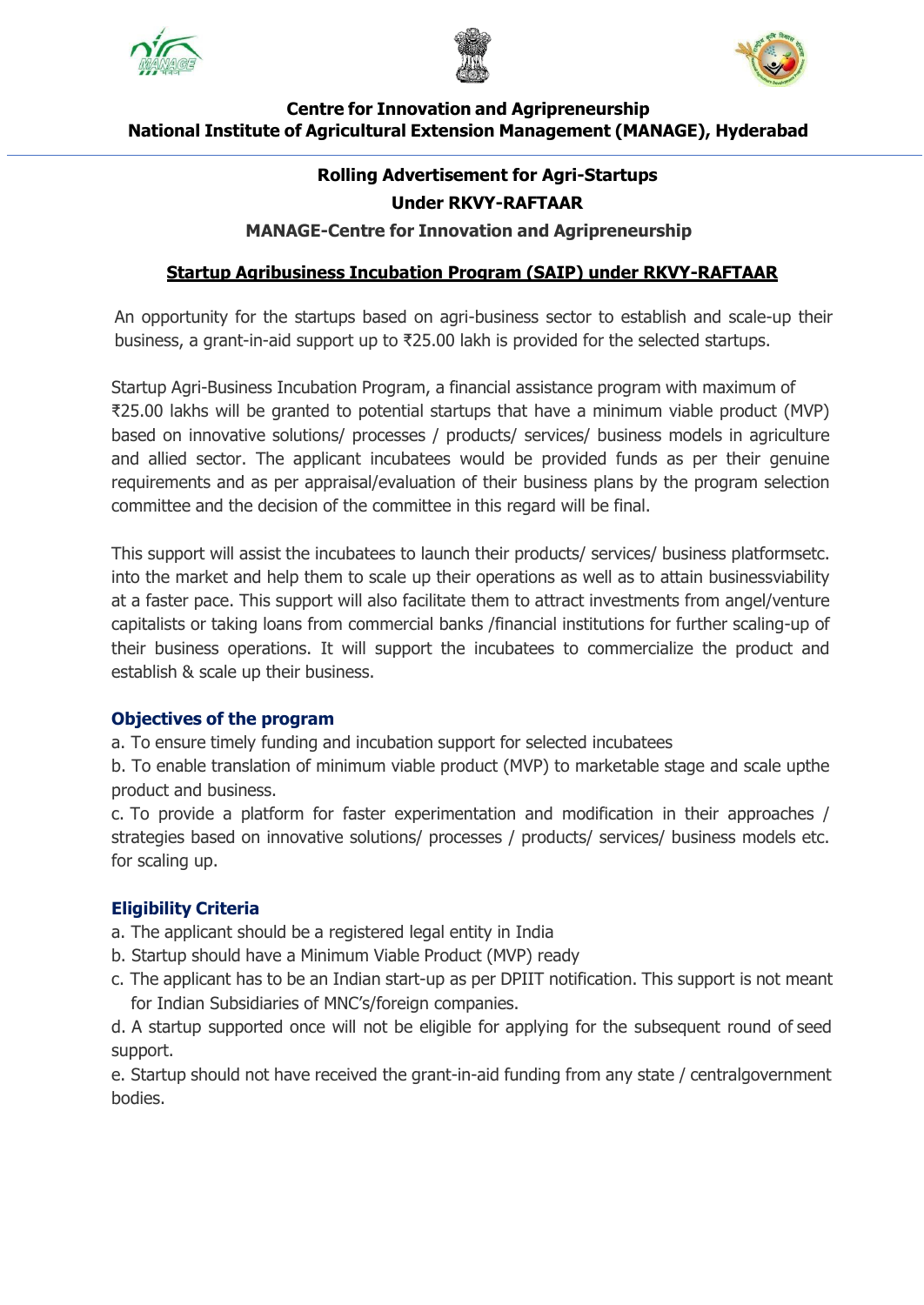





#### **Centre for Innovation and Agripreneurship**

# **National Institute of Agricultural Extension Management (MANAGE), Hyderabad Selection Process of Incubatees**

a. The Centre of Excellence Incubation Committee (CIC) at MANAGE - Centre for Innovation and Agripreneurship will evaluate the prospective incubate applications

b. After two months of training of incubatees, MANAGE Centre of Excellence Incubation Committee will evaluate the progress of the incubatee and based on their performance recommend them for grant-in-aid funding support to Nodal Division, Department of

Agriculture, Cooperation & Farmers' Welfare (DAC&FW)

c. RKVY- RAFTAAR selection and Monitoring Committee from DAC&FW will further evaluate the startups for final release of grant-in-aid

# **Pattern of Funding Support and Release of Funds**

**Seed stage funding** - For ensuring incubatee/ private participation in the program, 15 percent on proportionate basis of the project cost will be borne by the incubatee. The remaining 85 percent of the project cost on proportionate basis up to a maximum of ₹25.00 lakhs will be borne under RKVY-RAFTAAR scheme which will be released in three installment as mentioned below:

i. The first installment of 40 % of the sanctioned project for seed support will be released after signing of the agreement between the incubator/ RABI and the incubatees

ii. The second installment of 40% will be released to the incubatee after recommendation of Incubation Committee based on their performance and achievement of milestone as well as after utilization of 80% of previously released amount and receipt of provisional UC of 80% of already released funds

iii. The third installment of 20% will be released to incubatee after recommendation of MANAGE committee based on their performance and achievement of milestone as well as after utilization of 80% of previous released amount and receipt of provisional UC of 80% of already released funds

# **Broad Activities to be supported under Grant-in-aid Funding**

Expenses for the following broad activities would be supported under this program:

- a. Product Refinement/Testing and Trials/ Test Marketing/ Marketing launch
- b. Expenses on data generation/data acquisition for ideas working on IT side/AI side
- c. Fees for IP issues/one time technology licensing fees
- d. Manpower for day to day operations
- e. Day to day operational expenses like electricity bill, incubation charges etc.

f. Any other area/activity as deemed necessary and recommended by MANAGE Centre for Innovation and Agripreneurship Incubation Committee

#### **Focus Area**

- a) Agri inputs Farm
- b) Food Processing
- c) Agricultural Supply Chain
- d) Precision Farming
- e) Agri Social Entrepreneurs